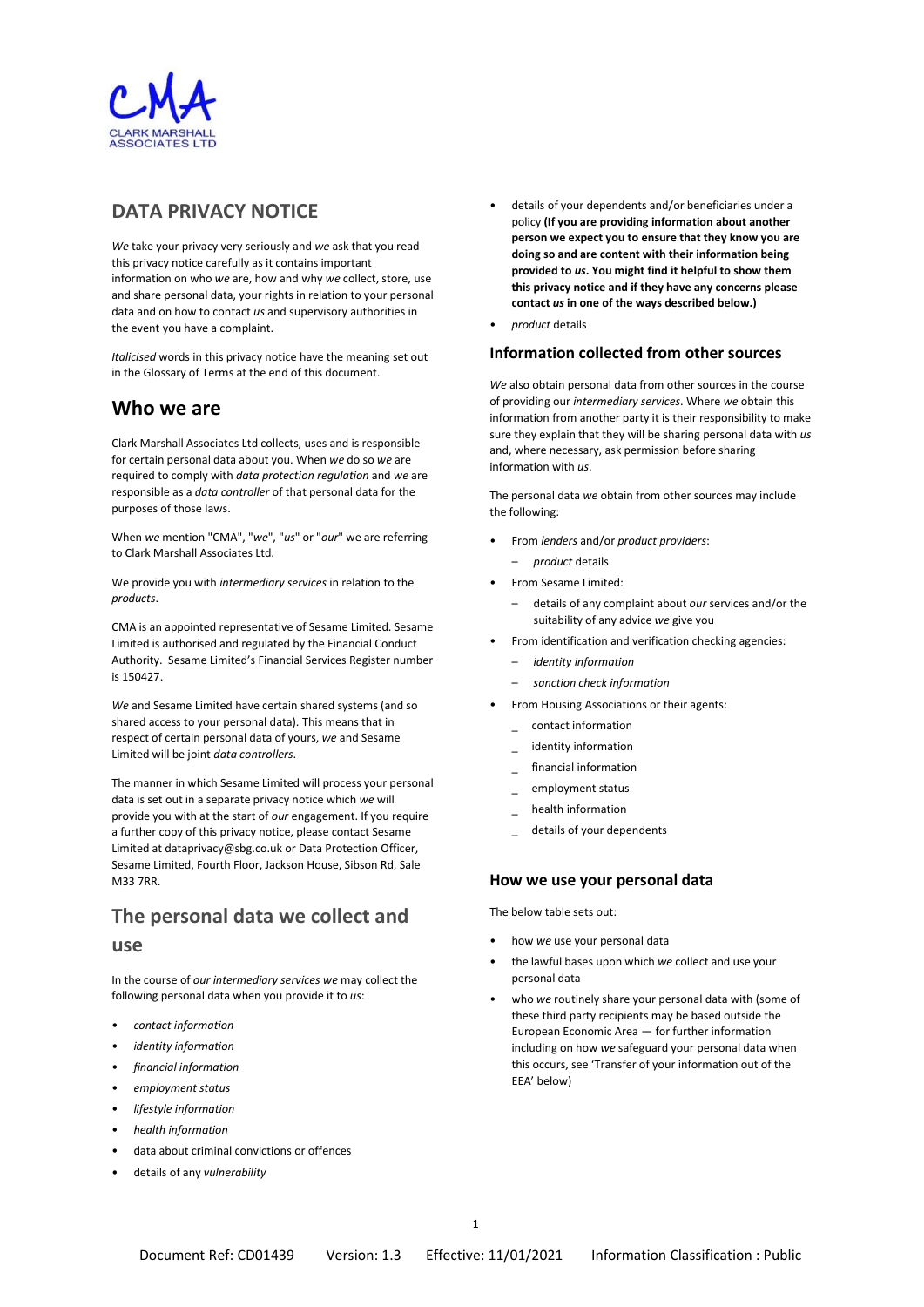| <b>Rationale/Reason for Processing</b>                                                                                                                                                                                                                                                     | <b>Lawful Basis for Processing</b>                                                                                                                                                                                                                                                   | Third party recipients linked to that activity                                                                                                                                                                                                           |
|--------------------------------------------------------------------------------------------------------------------------------------------------------------------------------------------------------------------------------------------------------------------------------------------|--------------------------------------------------------------------------------------------------------------------------------------------------------------------------------------------------------------------------------------------------------------------------------------|----------------------------------------------------------------------------------------------------------------------------------------------------------------------------------------------------------------------------------------------------------|
| to provide you with intermediary services<br>$\bullet$                                                                                                                                                                                                                                     | Performance of a contract                                                                                                                                                                                                                                                            | Sesame Limited                                                                                                                                                                                                                                           |
| to assist in the administration of any products<br>$\bullet$<br>you have obtained through us                                                                                                                                                                                               |                                                                                                                                                                                                                                                                                      |                                                                                                                                                                                                                                                          |
| to apply for decisions in principle for mortgage<br>$\bullet$<br>products and/or quotations for protection<br>and/or general insurance products on your<br>behalf<br>to apply for products on your behalf                                                                                  | Performance of a contract                                                                                                                                                                                                                                                            | Lenders/product providers<br>External supplier(s) of software services through<br>which we review, source and apply for decisions<br>in principle, quotations and/or products on your<br>behalf                                                          |
| to refer you to third party advisers to provide<br>$\bullet$<br>you with financial advice and to conveyancing,<br>will writing and surveying firms where you have<br>agreed to receive a quote or introduction.                                                                            | Consent                                                                                                                                                                                                                                                                              | Sesame General Insurance Services Limited<br>Sesame Bankhall Valuation Services<br><b>Pure Protect</b><br>Clive Beer Legal Services<br><b>Fleet Finance</b><br>Alexander JLO<br>Cavendish<br>Direction Law<br>Quastel Midgen<br><b>Tinklin Springall</b> |
| to undertake financial assessments and<br>$\bullet$<br>financial interviews on behalf of Housing<br>Associations and their agents.<br>to keep the Housing Association or their agent<br>$\bullet$<br>informed of the progress of your<br>assessment/application.                           | Performance of a contract                                                                                                                                                                                                                                                            | Housing Associations and their agents                                                                                                                                                                                                                    |
| to manage complaints                                                                                                                                                                                                                                                                       | Compliance with a legal<br>obligation                                                                                                                                                                                                                                                | Sesame Limited<br>Our external solicitors<br>Our professional indemnity insurers and<br>insurance adviser                                                                                                                                                |
| to manage legal claims                                                                                                                                                                                                                                                                     | Legitimate interests [- we<br>have a legitimate interest in<br>protecting ourselves from<br>breaches of legal obligations<br>owed to us and to defend<br>ourselves from litigation.<br>This is needed to ensure that<br>our legal rights and interests<br>are managed appropriately] | Sesame Limited<br>Our external solicitors<br>Our professional indemnity insurers and<br>insurance adviser                                                                                                                                                |
| to share with Sesame Limited as the company<br>$\bullet$<br>responsible for making sure that all sales we<br>make to you and advice we give to you are<br>compliant with the rules and regulations that<br>apply to financial services in the UK and with<br>their policies and procedures | Compliance with a legal<br>obligation                                                                                                                                                                                                                                                | Sesame Limited                                                                                                                                                                                                                                           |
| to obtain feedback from you on the service you<br>٠<br>have received from us                                                                                                                                                                                                               | Legitimate interests [- we<br>have a legitimate interest in<br>operating our business. This<br>includes ensuring that the<br>service we provide is of a<br>satisfactory standard]                                                                                                    | Sesame Limited<br>External supplier(s) of software services to<br>obtain feedback from you                                                                                                                                                               |
| to retain records of any services or advice<br>provided to you in accordance with our<br>regulatory obligations                                                                                                                                                                            | Compliance with a legal<br>obligation                                                                                                                                                                                                                                                | External supplier(s) of data storage and data<br>hosting services to retain records on our behalf                                                                                                                                                        |
| to retain records of any services or advice<br>$\bullet$<br>provided to you by your adviser in order to<br>defend potential legal claims or complaints                                                                                                                                     | Legitimate interests [- we<br>have a legitimate interest in<br>defending ourselves from<br>legal claims and complaints.<br>This is needed to ensure that                                                                                                                             | External supplier(s) of data storage and data<br>hosting services to retain records on our behalf                                                                                                                                                        |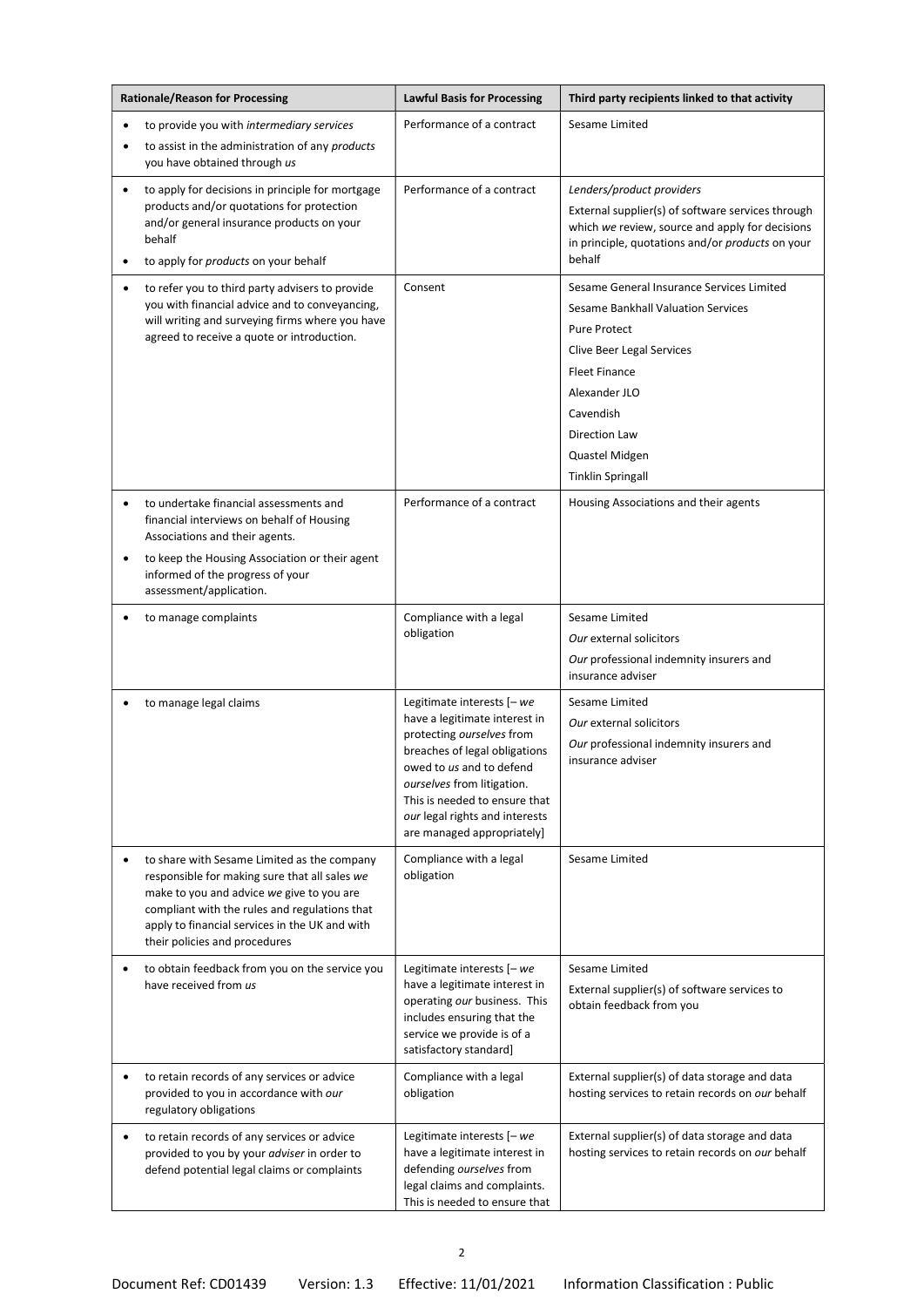|                                                                                                                                                                                                                                                                                                                                                                                                                                                                                                                                                                                                        | our legal rights and interests<br>are managed appropriately]                                                                                                                                                                                                                                |                                                                                                                                                                                                                                           |
|--------------------------------------------------------------------------------------------------------------------------------------------------------------------------------------------------------------------------------------------------------------------------------------------------------------------------------------------------------------------------------------------------------------------------------------------------------------------------------------------------------------------------------------------------------------------------------------------------------|---------------------------------------------------------------------------------------------------------------------------------------------------------------------------------------------------------------------------------------------------------------------------------------------|-------------------------------------------------------------------------------------------------------------------------------------------------------------------------------------------------------------------------------------------|
| to provide you with details of products and<br>$\bullet$<br>services from us and third parties that may be<br>of interest to you in accordance with your<br>preferences. For more information see<br>'Marketing' below                                                                                                                                                                                                                                                                                                                                                                                 | Legitimate interests [- we<br>have a legitimate interest in<br>providing an ongoing service.<br>This is needed to allow us to<br>contact you when a service<br>or product we have<br>recommended expires or is<br>due for renewall                                                          | n/a                                                                                                                                                                                                                                       |
| to detect, prevent and investigate fraudulent<br>$\bullet$<br>applications for products<br>to undertake investigations into allegations of<br>$\bullet$<br>misconduct and/or criminal offences<br>to notify the relevant authorities of any<br>$\bullet$<br>suspicious activity following an investigation<br>undertaken by us into allegations of misconduct<br>and/or criminal offences                                                                                                                                                                                                              | Compliance with a legal<br>obligation.<br>[We also consider that we<br>have a legitimate interest in<br>protecting ourselves, other<br>parties and the financial<br>services industry more<br>widely in detecting,<br>preventing and investigating<br>financial crime and/or<br>misconduct] | The Financial Conduct Authority<br>Lenders/product providers<br>Sesame Limited<br>National Crime Agency (NCA)<br>Police<br><b>HMRC</b>                                                                                                    |
| to undertake anti-money laundering,<br>identification and verification checks, including<br>assessment of your sanction check information<br>(any personal data obtained for the purposes of<br>meeting with The Money Laundering, Terrorist<br>Financing and Transfer of Funds (Information<br>on the Payer) Regulations 2017 will only be<br>processed for the purposes of preventing<br>money laundering or terrorist financing, unless<br>the use of the data is permitted by or under<br>another enactment other than those<br>Regulations, or we have another lawful basis<br>for processing it) | Compliance with a legal<br>obligation                                                                                                                                                                                                                                                       | Sesame Limited<br>External supplier(s) to conduct anti-money<br>laundering, identification and verification checks<br>on our behalf<br>Lenders/product providers<br>Housing Associations and their agents<br>Legal and Conveyancing firms |
| to evidence satisfaction of any request made by<br>you in accordance with your rights under data<br>protection regulation                                                                                                                                                                                                                                                                                                                                                                                                                                                                              | Compliance with a legal<br>obligation                                                                                                                                                                                                                                                       | Information Commissioner's Office                                                                                                                                                                                                         |

## Special category data and criminal records data

Certain types of personal data are considered more sensitive and so are subject to additional levels of protection under data protection legislation. These are known as 'special categories of data' and include data concerning your health, racial or ethnic origin, genetic data and sexual orientation. Data relating to criminal convictions or offences is also subject to additional levels of protection.

We may process:

- health information and lifestyle information when providing intermediary services in relation to a protection insurance product; and/or
- criminal conviction or offence information when providing intermediary services in relation to a general insurance product.

In addition to the lawful basis for processing this information set out in the above table, we will be processing it either (i) for the purpose of advising on, arranging or administering an insurance contract or (ii) for the establishment, exercise or defence of legal claims.

In the course of our activities relating to the prevention, detection and investigation of financial crime, we may process criminal conviction or offence information. Where we do so, in addition to the lawful basis for processing this information set

out in the above table, we will be processing it for the purpose of compliance with regulatory requirements relating to unlawful acts and dishonesty.

## Marketing

We may use personal data we hold about you to help us identify, tailor and provide you with details of products and services from us that may be of interest to you. We have a legitimate business reason to do this and will do so in accordance with any marketing preferences you have provided to us.

In addition, where you provided your consent, we may provide you with details of products and services of third parties where they may be of interest to you.

You can opt out of receiving marketing at any time. If you wish to amend your marketing preferences please contact us:

By phone: 01322 223331

By email: info@clarkmarshall.co.uk

By Post: CMA House, 5 Summerhill Road, Dartford, Kent. DA1 2LP.

## Whether information has to be provided by you, and if so why

We will tell you if providing some personal data is optional, including if we ask for your consent to process it. In all other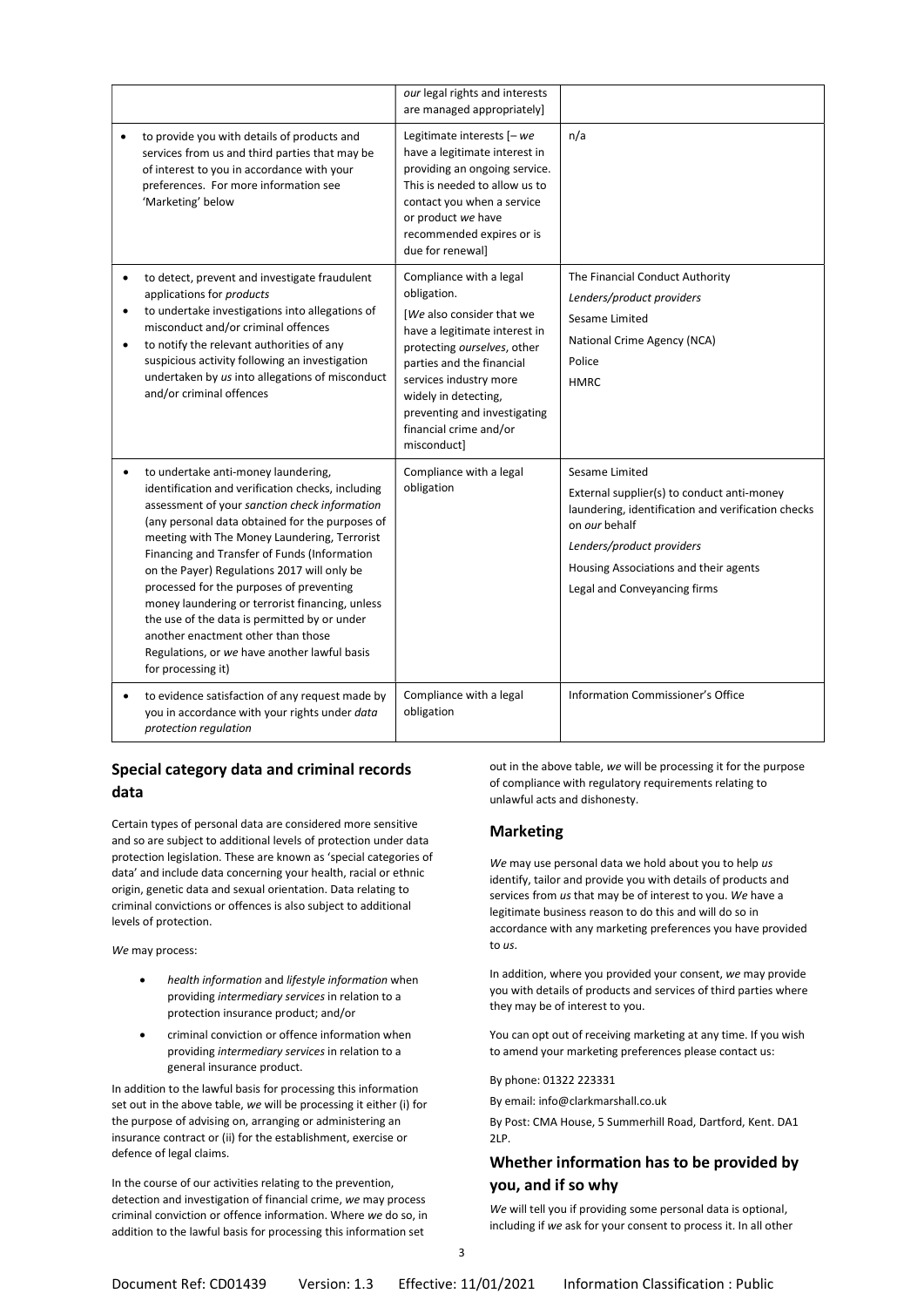cases you must provide your personal data in order for us to provide you with intermediary services.

### How long your personal data will be kept

We will hold your personal data for differing periods of time depending upon the reason we have for processing it. These retention periods are set out below.

| <b>Type of Record</b>                                                                                                                            | <b>Retention Period</b>                                                                                                                                                                                                                                          |  |  |
|--------------------------------------------------------------------------------------------------------------------------------------------------|------------------------------------------------------------------------------------------------------------------------------------------------------------------------------------------------------------------------------------------------------------------|--|--|
| Customer file containing a<br>record of any intermediary<br>services provided by us                                                              | For as long as we reasonably<br>consider that:<br>we may need to deal                                                                                                                                                                                            |  |  |
|                                                                                                                                                  | with your queries<br>you might legally bring<br>a claim against us                                                                                                                                                                                               |  |  |
| Complaint file containing a<br>record of any claim you<br>have brought against us                                                                | For as long as we reasonably<br>consider that you might<br>legally bring an additional or<br>repeat claim against us                                                                                                                                             |  |  |
| <b>Marketing lists</b>                                                                                                                           | 6 years from performance of<br>a contract.                                                                                                                                                                                                                       |  |  |
| Results of anti-money<br>laundering, identification<br>and verification checks,<br>including assessment of<br>your sanction check<br>information | For as long as we are<br>required/permitted to retain<br>this personal data based<br>upon our legal and<br>regulatory obligations                                                                                                                                |  |  |
| Fraud and financial crime<br>files                                                                                                               | For as long as we reasonably<br>consider that:<br>we are required/<br>permitted to retain this<br>personal data based<br>upon our legal and<br>regulatory obligations<br>they may be required<br>in the establishment,<br>exercise or defence of<br>legal claims |  |  |
| Records of satisfaction of<br>any request made by you in<br>accordance with your rights<br>under data protection<br>regulation                   | 3 years from the date the<br>request was satisfied                                                                                                                                                                                                               |  |  |
| <b>Financial Assessments</b><br>carried out on behalf of<br>Housing Associations and<br>their agents                                             | For as long as we reasonably<br>consider that:<br>we may need to deal<br>with your queries<br>we need to retain the<br>information in<br>accordance with our<br>agreement with the<br><b>Housing Association</b>                                                 |  |  |

## Transfer of your information out of the EEA

We may transfer your personal data to the following which are located outside the European Economic Area (EEA) as follows:

 Suppliers and sub-contractors which provide services to us. If we do transfer your personal data to our suppliers and sub-contractors outside of the EEA, we will make sure that

it is protected in a similar way as if it was being used in the EEA. We'll use one of these safeguards:

- o the transfer will be to a non-EEA country with privacy laws that give the same protection as the EEA
- o the transfer will be subject to a European Commission approved contract designed to help safeguard your privacy rights and give you remedies in the unlikely event of a misuse of your personal data
- o the transfer will be to organisations that are part of Privacy Shield (this is a framework that sets privacy standards for data sent between the US and EU countries and it makes sure those standards are similar to the standards used within the EEA)
- o the transfer will be subject to binding corporate rules (agreements governing transfers made between organisations within in a corporate group)

You have a right to ask us for more information about any transfer of your personal data outside of the EEA, including the safeguards in place. To learn more, please see 'Your rights' below.

## Your rights

You have legal rights under data protection regulation in relation to your personal data. These are set out under the below headings:

- To access personal data
- To correct / erase personal data
- To restrict how we use personal data
- To object to how we use personal data
- To ask us to transfer personal data to another organisation
- To object to automated decisions
- To find out more about how we use personal data

We may ask you for proof of identity when making a request to exercise any of these rights. We do this to ensure we only disclose information or change your details where we know we are dealing with the right individual.

We will not ask for a fee, unless we think your request is unfounded, repetitive or excessive. Where a fee is necessary, we will inform you before proceeding with your request.

We aim to respond to all valid requests within one month. It may however take us longer if the request is particularly complicated or you have made several requests. We will always let you know if we think a response will take longer than one month. To speed up our response, we may ask you to provide more detail about what you want to receive or are concerned about.

We may not always be able to fully address your request, for example if it would impact the duty of confidentiality we owe to others, or if we are otherwise legally entitled to deal with the request in a different way.

#### To access personal data

You can ask us to confirm whether or not we have and are using your personal data. You can also ask to get a copy of your personal data from us and for information on how we process it.

#### To rectify / erase personal data

You can ask that we rectify any information about you which is incorrect. We will be happy to rectify such information but would need to verify the accuracy of the information first.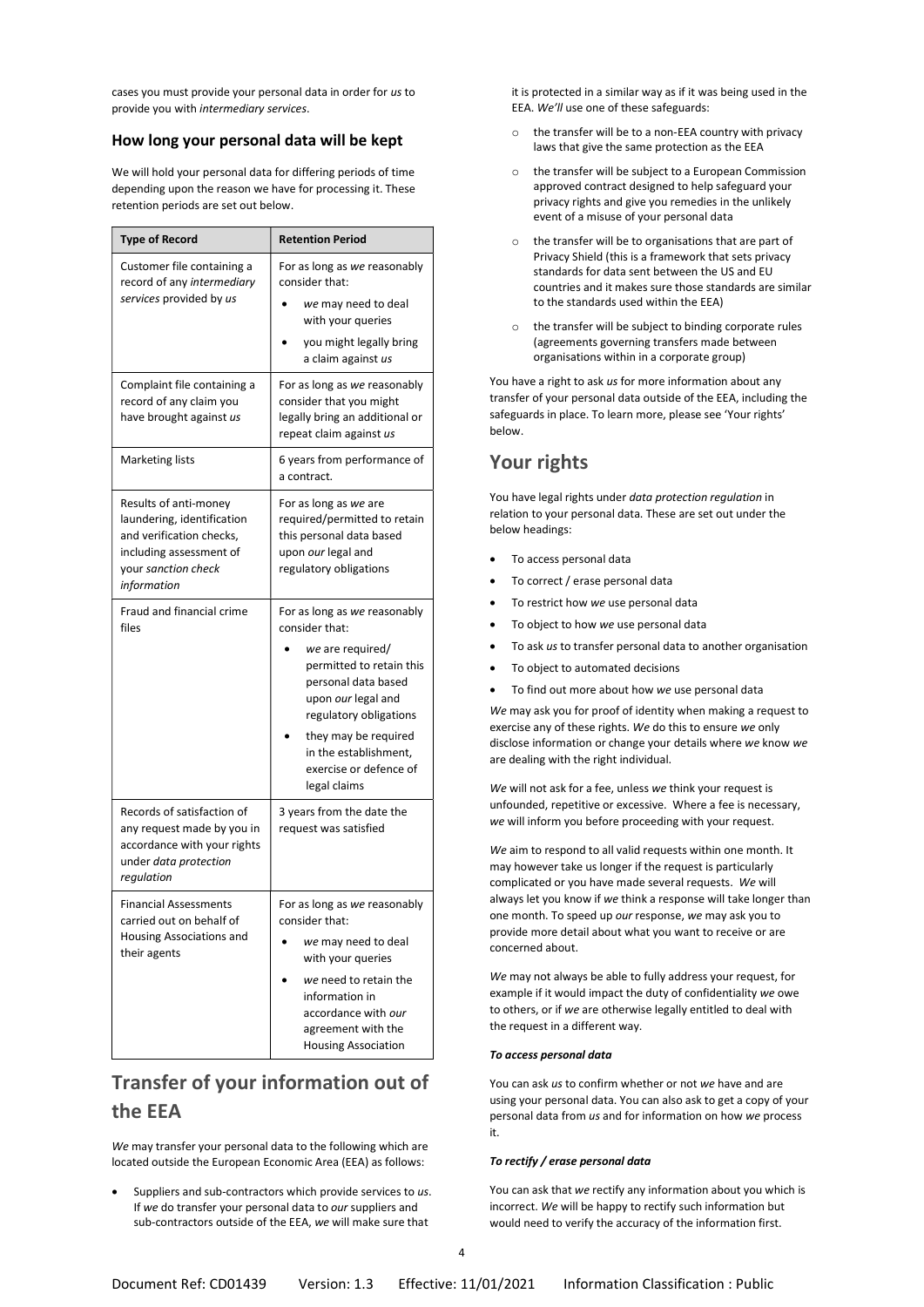You can ask that we erase your personal data if you think we no longer need to use it for the purpose we collected it from you.

You can also ask that we erase your personal data if you have either withdrawn your consent to us using your information (if we originally asked for your consent to use your information), or exercised your right to object to further legitimate use of your information, or where we have used it unlawfully or where we are subject to a legal obligation to erase your personal data.

We may not always be able to comply with your request, for example where we need to keep using your personal data in order to comply with our legal obligation or where we need to use your personal data to establish, exercise or defend legal claims.

#### To restrict our use of personal data

You can ask that we restrict our use of your personal data in certain circumstances, for example

- where you think the information is inaccurate and we need to verify it;
- where our use of your personal data is not lawful but you do not want us to erase it;
- where the information is no longer required for the purposes for which it was collected but we need it to establish, exercise or defend legal claims; or
- where you have objected to our use of your personal data but we still need to verify if we have overriding grounds to use it.

We can continue to use your personal data following a request for restriction where we have your consent to use it; or we need to use it to establish, exercise or defend legal claims, or we need to use it to protect the rights of another individual or a company.

#### To object to use of personal data

You can object to any use of your personal data which we have justified on the basis of our legitimate interest, if you believe your fundamental rights and freedoms to data protection outweigh our legitimate interest in using the information. If you raise an objection, we may continue to use the personal data if we can demonstrate that we have compelling legitimate interests to use the information.

#### To request a transfer of personal data

You can ask us to provide your personal data to you in a structured, commonly used, machine-readable format, or you can ask to have it transferred directly to another data controller (e.g. another company).

You may only exercise this right where we use your personal data in order to perform a contract with you, or where we asked for your consent to use your personal data. This right does not apply to any personal data which we hold or process outside automated means.

#### To contest decisions based on automatic decision making

If we made a decision about you based solely by automated means (i.e. with no human intervention), and the decision made by us produces a legal effect concerning you, or significantly affects you, you may have the right to contest that decision, express your point of view and ask for a human review. These rights do not apply where we are authorised by law to make such decisions and have adopted suitable safeguards in our decision making processes to protect your rights and freedoms.

#### To obtain a copy of our safety measures for transfers outside of Europe

You can ask for a copy of, or reference to, the safeguards we have put in place when your personal data is transferred outside of the European Economic Area. We are not required to share details of these safeguards where sharing such details would affect our commercial position, or create a security risk.

#### You can contact us for more information

If you are not satisfied with the level of information provided in this privacy notice, you can ask us about what personal data we have about you, what we use your information for, who we disclose your information to, whether we transfer it abroad, how we protect it, how long we keep it for, what rights you have, how you can make a complaint, where we got your data from and whether we have carried out any automated decision making using your personal data.

If you would like to exercise any of the above rights, please:

- email or write to Clark Marshall Associates Limited, at CMA House, 5 Summerhill Road, Dartford, Kent. DA1 2LP.
- let us have enough information to identify you, e.g. name, address, date of birth;
- let us have proof of your identity and address (a copy of your driving licence or passport and a recent utility or credit card bill); and
- let us know the information to which your request relates.

## Keeping your personal data secure

We have appropriate security measures in place to prevent personal data from being accidentally lost, or used or accessed in an unauthorised way. We limit access to your personal data to those who have a genuine business need to know it. Those processing your information will do so only in an authorised manner and are subject to a duty of confidentiality.

We also have procedures in place to deal with any suspected data security breach. We will notify you and any applicable regulator of a suspected data security breach where we are legally required to do so.

## Our supervisory authority

If you are not happy with the way we are handling your information, you have a right to lodge a complaint with the Information Commissioners Office (www.ico.org.uk).

We ask that you please attempt to resolve any issues with us before the ICO.

## How to contact us

Please contact Clark Marshall Associates Limited, if you have any questions about this privacy notice or the information we hold about you.

If you wish to contact Clark Marshall Associates Limited please send an email to info@clarkmarshall.co.uk or write to CMA House, 5 Summerhill Road, Dartford, Kent. DA1 2LP.